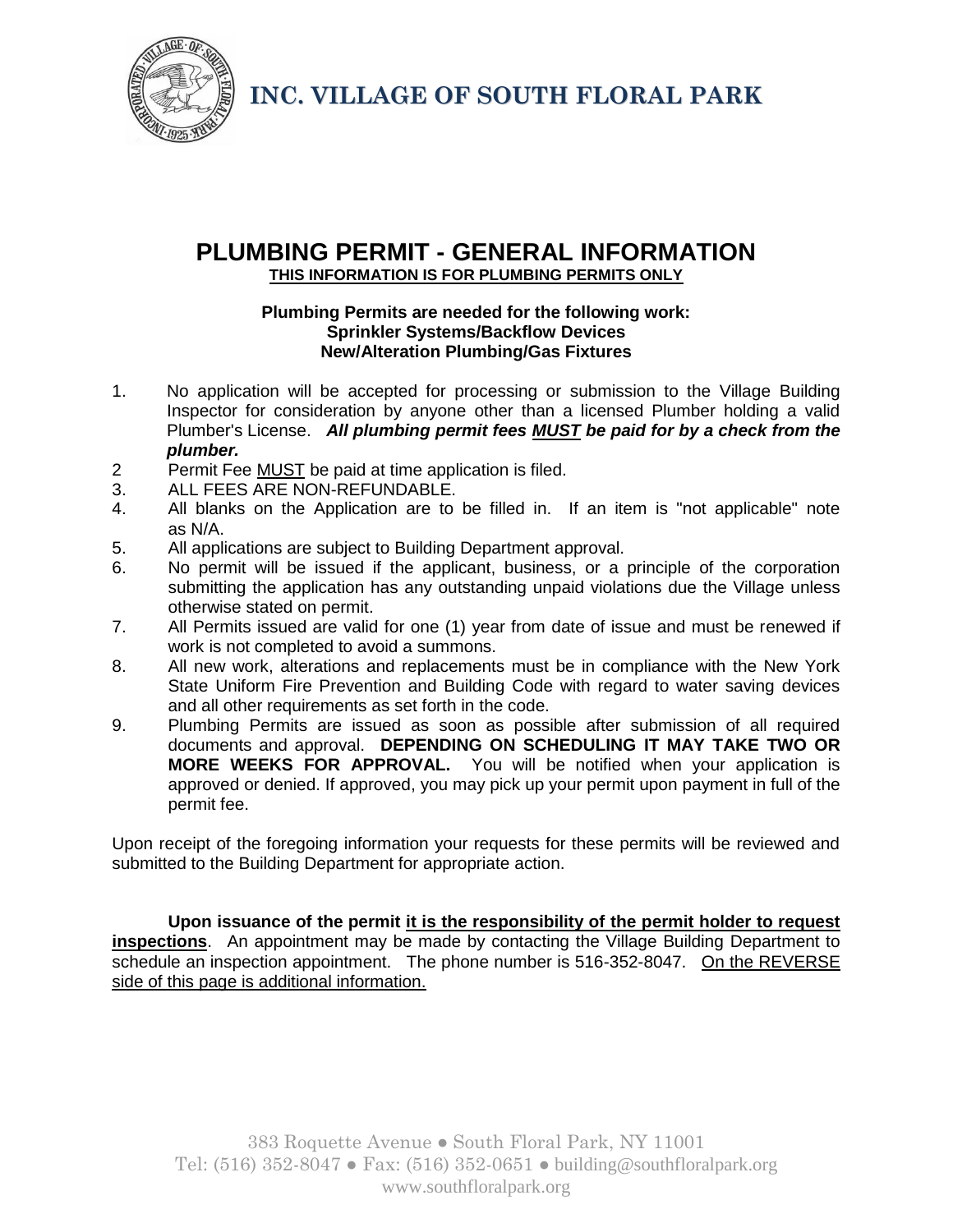# **EXPLANATION OF INSPECTIONS:**

### **All may not apply to your permit.**

- 1. Rough Inspection Includes underground piping, piping in walls floors and ceilings.
- 2. Gas Test for gas lines and meter sets.
- 3. Final Inspection upon completion of job.
- 4. Re-Inspection if violations are found and have to be corrected.

| 1.<br>Rough Inspection<br>2.<br><b>Gas Test</b> | Date Called for Inspection   Inspection Date |
|-------------------------------------------------|----------------------------------------------|
|                                                 |                                              |
|                                                 |                                              |
| 3.<br><b>Final Inspection</b>                   |                                              |

**\*\*\* Additional Information on REVERSE side of this page. \*\*\***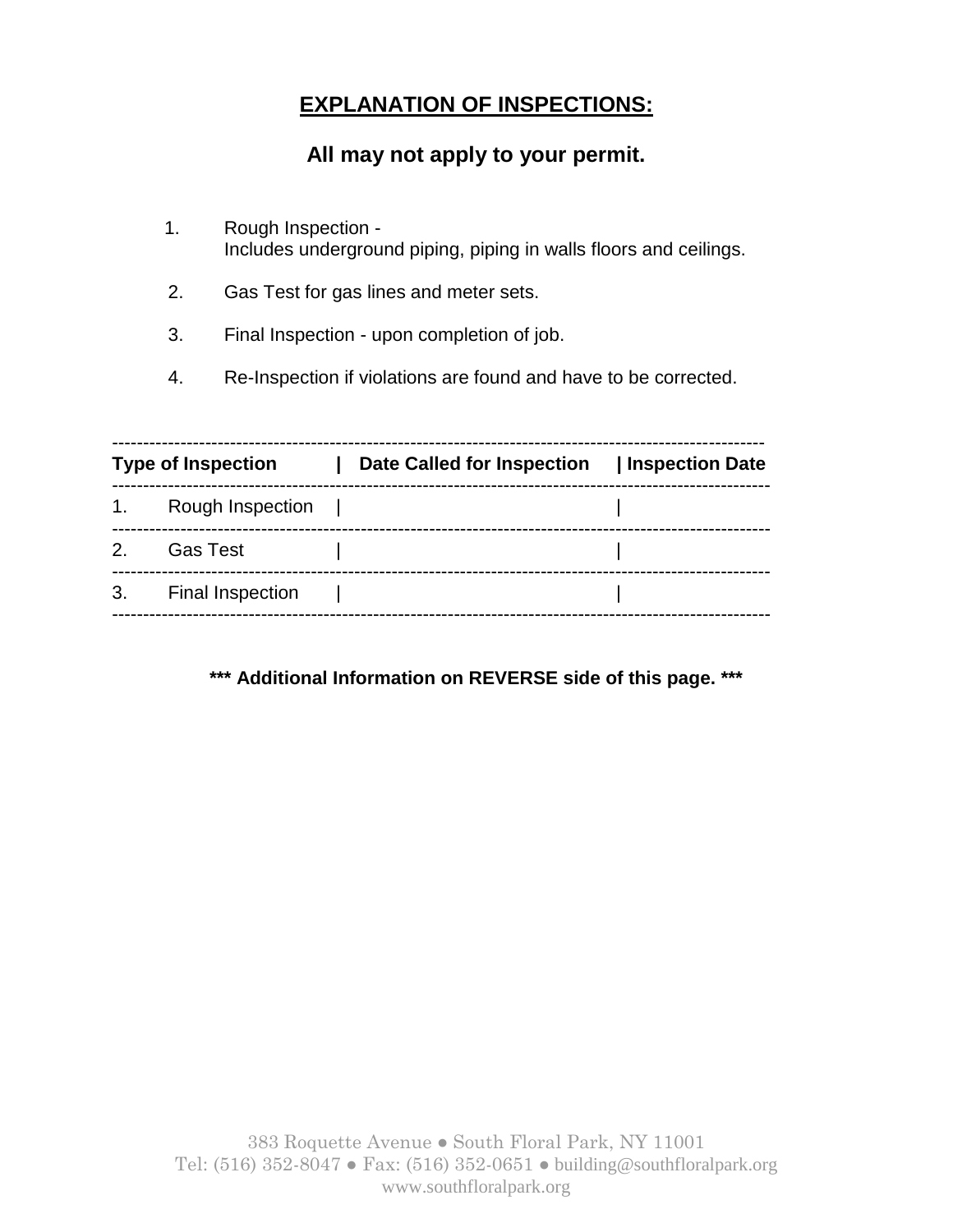

**INC. VILLAGE OF SOUTH FLORAL PARK**

## **PLUMBING PERMIT APPLICATION**

**\*\* See general information sheet for information and requirements. \*\*\* PAGE ONE - - - COMPLETE BOTH SIDES OF THIS APPLICATION** 

| DATE:___________________________                                                              |  |  |  |  |  |  |
|-----------------------------------------------------------------------------------------------|--|--|--|--|--|--|
| <b>PROPERTY INFORMATION:</b>                                                                  |  |  |  |  |  |  |
| SECTION: 32 BLOCK:___________ LOTS:___________                                                |  |  |  |  |  |  |
|                                                                                               |  |  |  |  |  |  |
|                                                                                               |  |  |  |  |  |  |
|                                                                                               |  |  |  |  |  |  |
|                                                                                               |  |  |  |  |  |  |
| CHECK ALL THAT APPLY: NEW DWELLING: ______ ALTERATION:___________                             |  |  |  |  |  |  |
| Is this a permit to legalize an existing structure? YES______ NO_____                         |  |  |  |  |  |  |
|                                                                                               |  |  |  |  |  |  |
|                                                                                               |  |  |  |  |  |  |
| <b>PLUMBER:</b>                                                                               |  |  |  |  |  |  |
|                                                                                               |  |  |  |  |  |  |
| BUSINESS NAME: ___________________________________PHONE NUMBER: ________________              |  |  |  |  |  |  |
|                                                                                               |  |  |  |  |  |  |
|                                                                                               |  |  |  |  |  |  |
| OFFICE USE ONLY<br>Violation File Checked: Documentation Required Received : ________________ |  |  |  |  |  |  |
|                                                                                               |  |  |  |  |  |  |
|                                                                                               |  |  |  |  |  |  |
| Date Issued:_______________________ Issued By:__________________________________              |  |  |  |  |  |  |

383 Roquette Avenue ● South Floral Park, NY 11001 Tel: (516) 352-8047 ● Fax: (516) 352-0651 ● building@southfloralpark.org www.southfloralpark.org